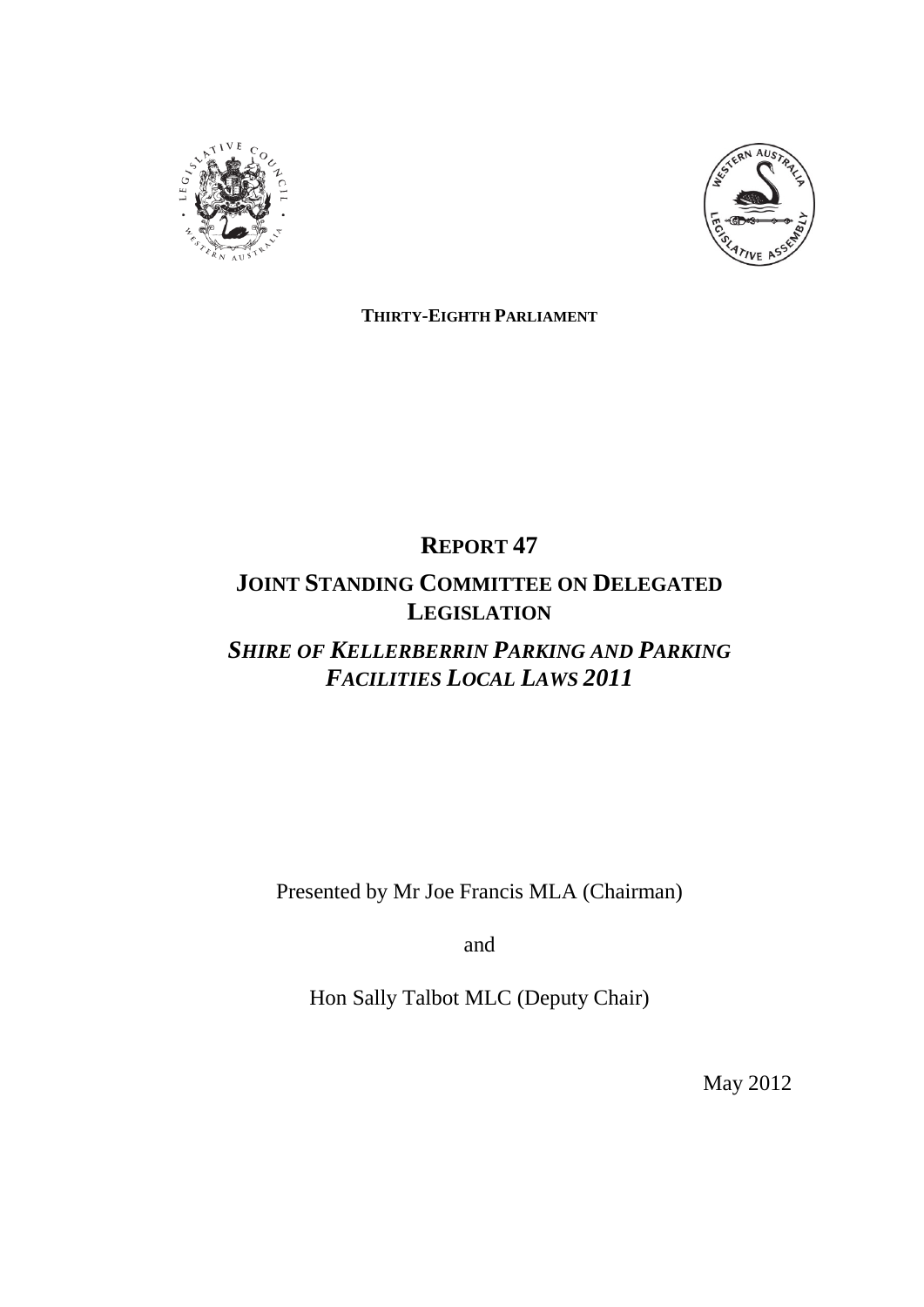## **JOINT STANDING COMMITTEE ON DELEGATED LEGISLATION**

#### **Date first appointed:**

28 June 2001

#### **Terms of Reference:**

The following is an extract from Schedule 1 of the Legislative Council Standing Orders:

- **3. Joint Standing Committee on Delegated Legislation**
- 3.1 A *Joint Standing Committee on Delegated Legislation* is established.
- 3.2 The Committee consists of 8 Members, 4 of whom are appointed from each House. The Chairman must be a Member of the Committee who supports the Government.
- 3.3 A quorum is 4 Members of whom at least one is a Member of the Council and one a Member of the Assembly.
- 3.4 A report of the Committee is to be presented to each House by a Member of each House appointed for the purpose by the Committee.
- 3.5 Upon its publication, whether under section 41(1)(a) of the *Interpretation Act 1984* or another written law, an instrument stands referred to the Committee for consideration.
- 3.6 In its consideration of an instrument, the Committee is to inquire whether the instrument -
- (a) is authorized or contemplated by the empowering enactment;
- (b) has an adverse effect on existing rights, interests, or legitimate expectations beyond giving effect to a purpose authorized or contemplated by the empowering enactment;
- (c) ousts or modifies the rules of fairness;
- (d) deprives a person aggrieved by a decision of the ability to obtain review of the merits of that decision or seek judicial review;
- (e) imposes terms and conditions regulating any review that would be likely to cause the review to be illusory or impracticable; or
- (f) contains provisions that, for any reason, would be more appropriately contained in an Act.<br>3.7 In this clause -
- In this clause -"**adverse effect**" includes abrogation, deprivation, extinguishment, diminution, and a compulsory acquisition, transfer, or assignment; "**instrument**" means -
- (a) subsidiary legislation in the form in which, and with the content it has, when it is published;
- (b) an instrument, not being subsidiary legislation, that is made subject to disallowance by either House under a written law;

"**subsidiary legislation**" has the meaning given to it by section 5 of the *Interpretation Act 1984*.

#### **Members as at the time of this inquiry:**

Mr Joe Francis MLA (Chairman) Hon Jim Chown MLC<br>
Hon Sally Talbot MLC (Deputy Chair) Mr Paul Miles MLA Hon Sally Talbot MLC (Deputy Chair) Hon Alyssa Hayden MLC<br>
Ms Janine Freeman MLA<br>
Mr Andrew Waddell ML

Mr Andrew Waddell MLA

#### **Staff as at the time of this inquiry:**

Irina Lobeto-Ortega, Advisory Officer (Legal) Rachel Wells, Committee Clerk

#### **Address:**

Parliament House, Perth WA 6000, Telephone (08) 9222 7222

lcco@parliament.wa.gov.au

Website: http://www.parliament.wa.gov.au

#### **ISBN 978-1-921634-92-5**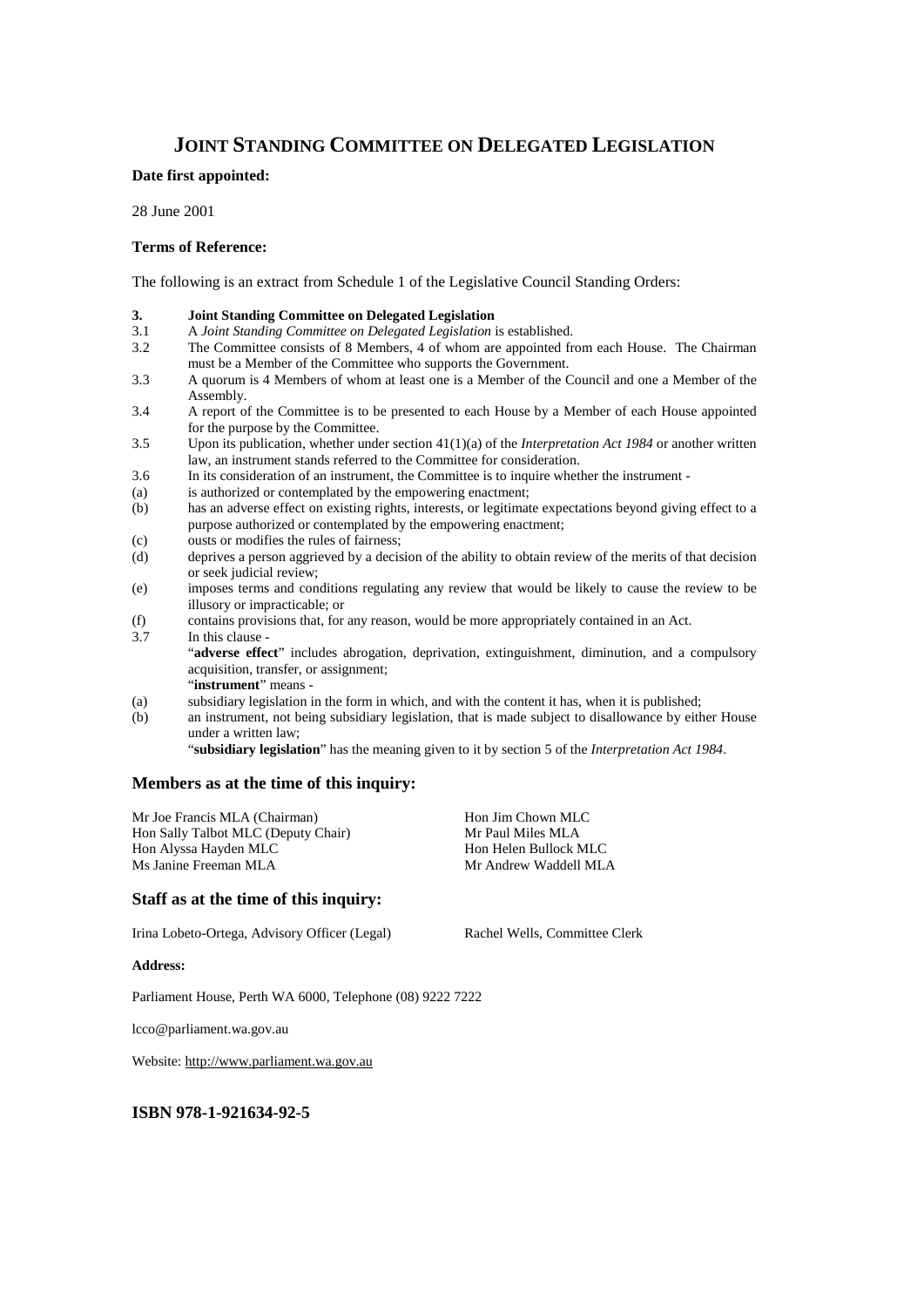## **CONTENTS**

|  | $\mathcal{D}_{\mathcal{L}}$ |                                                                                    |   |  |
|--|-----------------------------|------------------------------------------------------------------------------------|---|--|
|  | 3                           | NON-COMPLIANCE WITH SECTION 3.12 OF THE LOCAL GOVERNMENT ACT 1995 1                |   |  |
|  |                             |                                                                                    |   |  |
|  | 4                           |                                                                                    |   |  |
|  | 5                           |                                                                                    |   |  |
|  |                             | Section 3.12(5) of the Act - giving a copy of a proposed local law to the relevant |   |  |
|  |                             |                                                                                    |   |  |
|  |                             |                                                                                    |   |  |
|  | 6                           |                                                                                    |   |  |
|  |                             |                                                                                    |   |  |
|  |                             |                                                                                    |   |  |
|  | 7                           |                                                                                    |   |  |
|  |                             |                                                                                    |   |  |
|  |                             | <b>APPENDIX 1 LETTER FROM THE SHIRE OF KELLERBERRIN DATED 29</b>                   |   |  |
|  |                             |                                                                                    | 7 |  |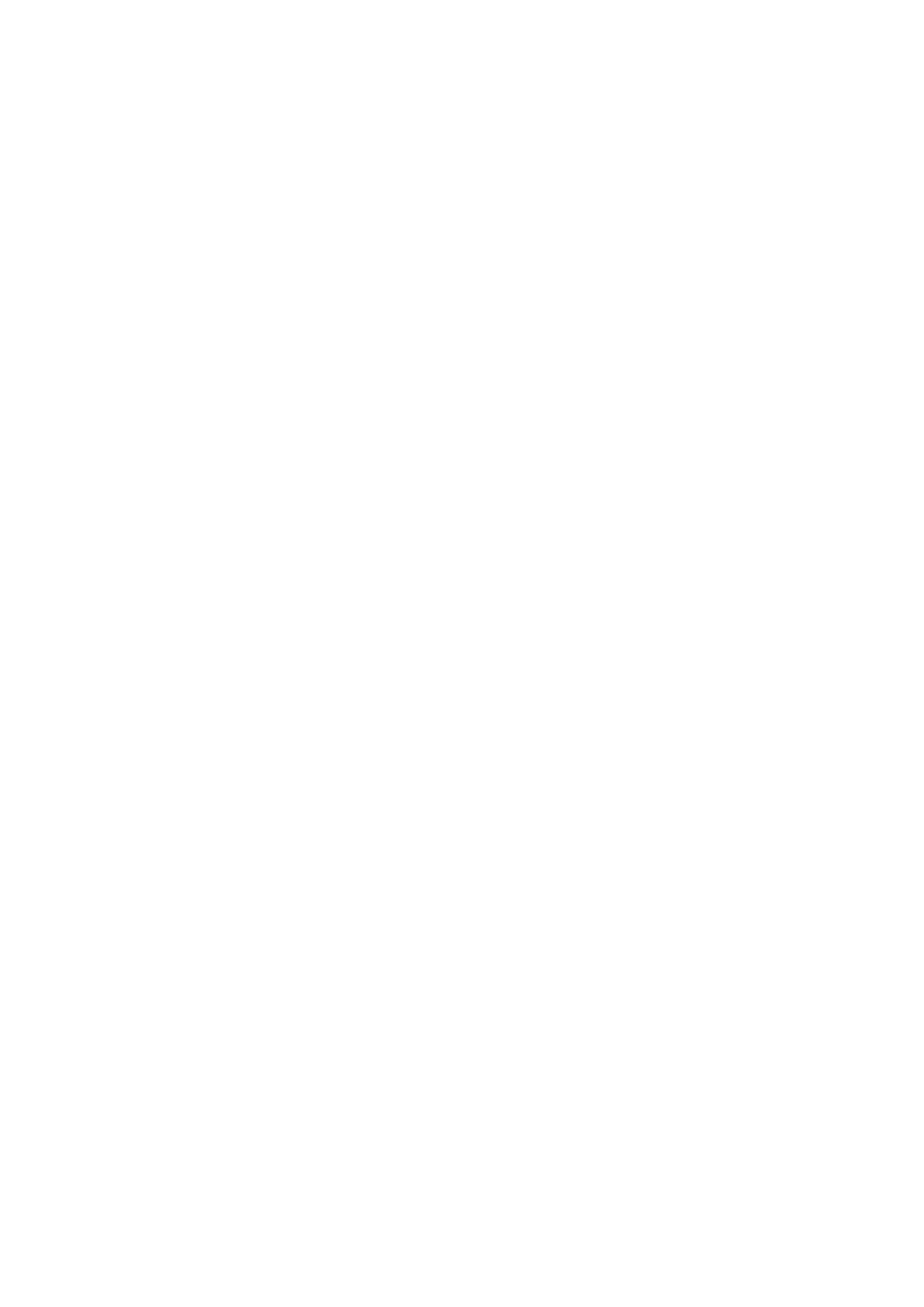#### **REPORT OF THE JOINT STANDING COMMITTEE ON DELEGATED LEGISLATION**

#### **IN RELATION TO THE**

#### *SHIRE OF KELLERBERRIN PARKING AND PARKING FACILITIES LOCAL LAWS 2011*

#### **1 INTRODUCTION**

- 1.1 The Joint Standing Committee on Delegated Legislation (**Committee**) has identified that the Shire of Kellerberrin did not follow the mandatory procedure prescribed in the *Local Government Act 1995* (**Act**) when it adopted its new parking local law.
- 1.2 The Shire of Kellerberrin (**Shire**) failed to correctly follow several sequential steps as prescribed in section 3.12 of the Act, which has resulted in the local law being invalid. The local law is therefore not authorised by the Act and offends the Committee's Term of Reference 3.6(a).
- 1.3 This report recommends that the House disallow the *Shire of Kellerberrin Parking and Parking Facilities Local Laws 2011*.

#### **2 REFERRAL TO THE COMMITTEE**

- 2.1 The *Shire of Kellerberrin Parking and Parking Facilities Local Laws 2011* (**Local Law**) falls within the definition of 'instrument' in the Committee's Terms of Reference. The Shire resolved to commence the process of adopting a new local law relating to parking at its meeting on 21 June 2011 and this Local Law was published in the *Western Australian Government Gazette* (**Gazette**) on 14 October 2011.
- 2.2 The Local Law was referred to the Committee upon gazettal and its full text is publicly available from the State Law Publisher's website at [http://www.slp.wa.gov.au/gazette/gazette.nsf.](http://www.slp.wa.gov.au/gazette/gazette.nsf)
- 2.3 The Committee first scrutinised the Local Law at its meeting on 21 November 2011 and resolved to proceed to recommend the disallowance of the Local Law to the Parliament.
- 2.4 The Committee wrote to the Shire on 22 November 2011 to advise that the Committee was proceeding to recommend disallowance. The Committee also advised the Minister for Local Government of its decision to recommend disallowance on the same date.

#### **3 NON-COMPLIANCE WITH SECTION 3.12 OF THE** *LOCAL GOVERNMENT ACT 1995*

## **Disallowance of an invalid local law - the Committee's position**

3.1 The Committee has previously stated its position on the status of invalid local laws and the prospect of disallowance in its 42nd report: *Shire of Capel Keeping and*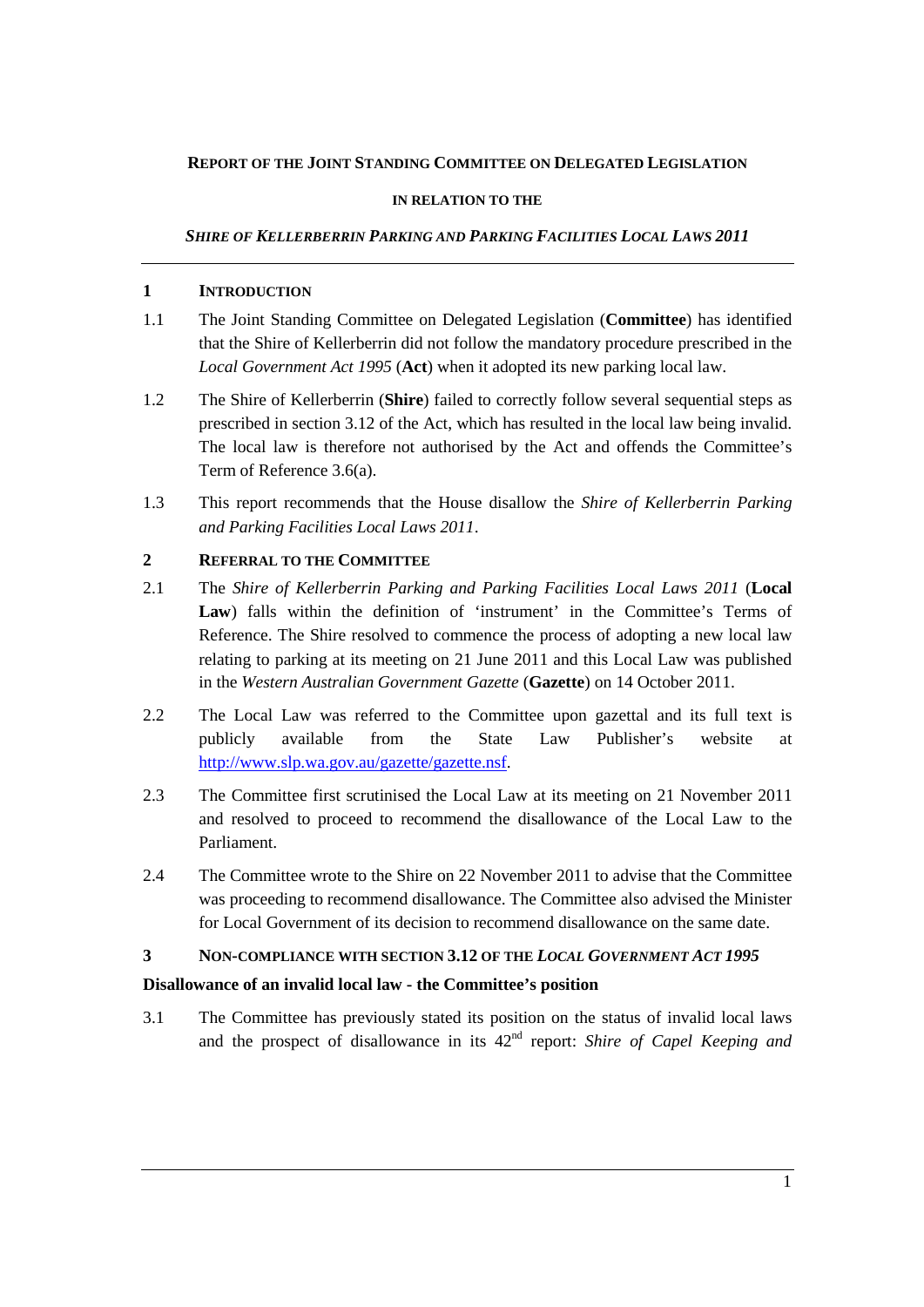*Welfare of Cats Amendment Local Law 2009 and Shire of Koorda Standing Orders Local Law 2009*. [1](#page-5-0)

- 3.2 The Committee has also previously tabled an information report relating to the *Shire of Kellerberrin Dogs Local Law*, which raised the same issues with regard to the Shire not complying with the mandatory procedure in section  $3.12$  $3.12$  of the Act.<sup>2</sup> The Committee's recommendation in that report was that the Governor exercise his power in section 3.17 of the Act to repeal the invalid local law.
- 3.3 This Local Law raises the same issues in relation to the effect of non-compliance with the procedure in section 3.12 of the Act. The Committee has the power to recommend disallowance to the Legislative Council, which will result in the Local Law being removed from the public record.

#### **4 SCRUTINY OF THE LOCAL LAW**

- 4.1 The Committee has considered the information contained in the Statutory Procedures Checklist provided by the Shire and formed the view that the Local Law is invalid, as the Shire had not complied with sections 3.12(5) and (6) of the Act.
- 4.2 The Committee resolved to move a notice of motion in the Legislative Council to recommend disallowance of the Local Law on 21 November 2011, which was moved in the Legislative Council on 1 December 2011. Motion was moved pro forma on 8 March 2012.
- 4.3 The Committee wrote to the Shire with its view that the Local Law was invalid on 22 November 2011. The Shire responded by email on 29 November 2011, but did not appear to understand the issue of invalidity which the Committee raised. The Shire instead again provided copies of the Local Law, a letter sent to the Department for Local Government (but addressed to the Minister) and a copy of an advertisement from a newspaper, *The Pipeline*.
- 4.4 The documents provided again confirmed the Committee's view that the Shire of Kellerberrin has not complied with the mandatory requirements of section 3.12 of the Act in the order in which they are prescribed, thus rendering the Local Law invalid.

## **5 STATUTORY PROCEDURE FOR MAKING A LOCAL LAW**

5.1 It is important to note that section 3.12(1) of the Act is as follows:

## *3.12 Procedure for making local laws*

*In making a local law a local government is to follow the procedure described in this section, in the sequence in which it is described.* [Committee emphasis]

<span id="page-5-0"></span><sup>&</sup>lt;sup>1</sup> Western Australia, Legislative Council, Joint Standing Committee on Delegated Legislation, Report 42, *Shire of Capel Keeping and Welfare of Cats Amendment Local Law 2009 and Shire of Koorda Standing Orders Local Law 2009*, 16 September 2010.

<span id="page-5-1"></span><sup>&</sup>lt;sup>2</sup> Western Australia, Legislative Council, Joint Standing Committee on Delegated Legislation, Report 45, *Shire of Kellerberrin Dogs Local Law*, 3 November 2011.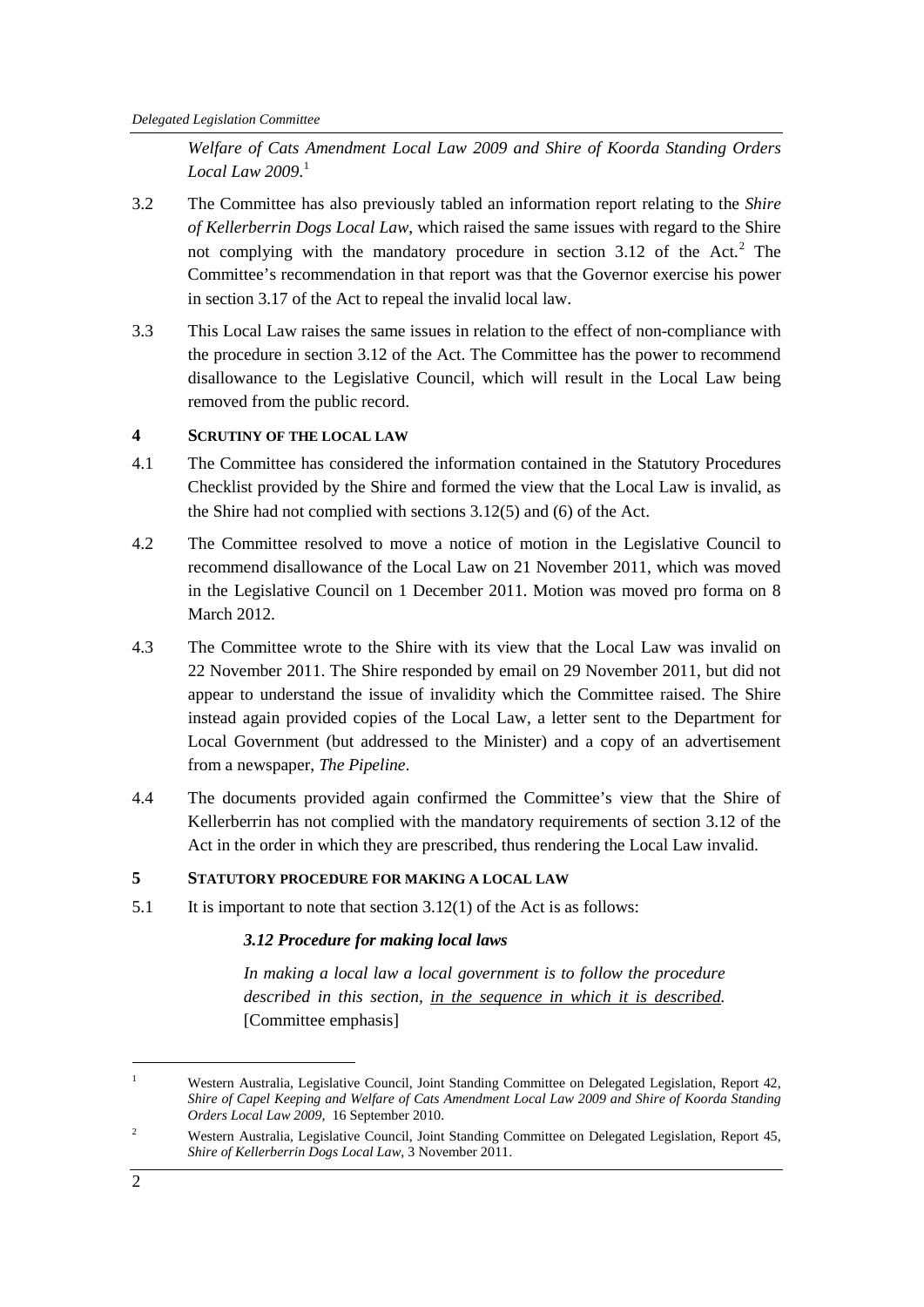5.2 If the steps set out in section 3.12 are not followed exactly in the order in which they are outlined, then the requirements of the Act have not been correctly complied with and the local law is invalid.

#### **Section 3.12(5) of the Act - giving a copy of a proposed local law to the relevant Minister**

5.3 Section 3.12(5) requires that:

*After making the local law, the local government is to publish it in the Gazette and give a copy of it to the Minister and, if another Minister administers the Act under which the local law is proposed to be made, to that other Minister.*

- 5.4 The Statutory Procedures Checklist provided by the Shire advised that the Local Law was published in the Gazette on 14 October 2011 but the Local Law had been sent to the Minister for Local Government on 3 October 2011: that is, 11 days prior to publication in the Gazette.
- 5.5 The Committee has confirmed in writing with the Shire that a letter was sent to the Department of Local Government on 3 October 2011 which enclosed the adopted version of the Local Law. A copy of that letter is attached to this report as **Appendix 1.**
- 5.6 The Committee has previously made its view clear that the wording of section 3.12(5) of the Act implies that a local government must give the Minister for Local Government a copy of the local law as it appears in the Gazette, rather than the local law which is adopted by the local government. The implication is that a local government may still amend the version which Council has adopted prior to its publication in the Gazette,<sup>[3](#page-6-0)</sup> but that once the local law is published in the Gazette, any subsequent amendments will trigger the procedure in section 3.12 of the Act.
- 5.7 As the process outlined in section 3.12(5) of the Act was not followed correctly by the Shire, the Committee has formed the view that the Local Law is invalid.

#### **Section 3.12(6) of the Act - giving local public notice**

5.8 The procedure in section 3.12(6) requires that:

*After the local law has been published in the Gazette the local government is to give local public notice -*

*(a) stating the title of the local law;*

*(b) summarizing the purpose and effect of the local law (specifying the day on which it comes into operation); and*

<span id="page-6-0"></span><sup>3</sup> Section 3.13 of the Act limits the scope of amendments which a local government may make during the section 3.12 process to exclude amendments which will result in a "*significantly different*" local law from that which was first proposed.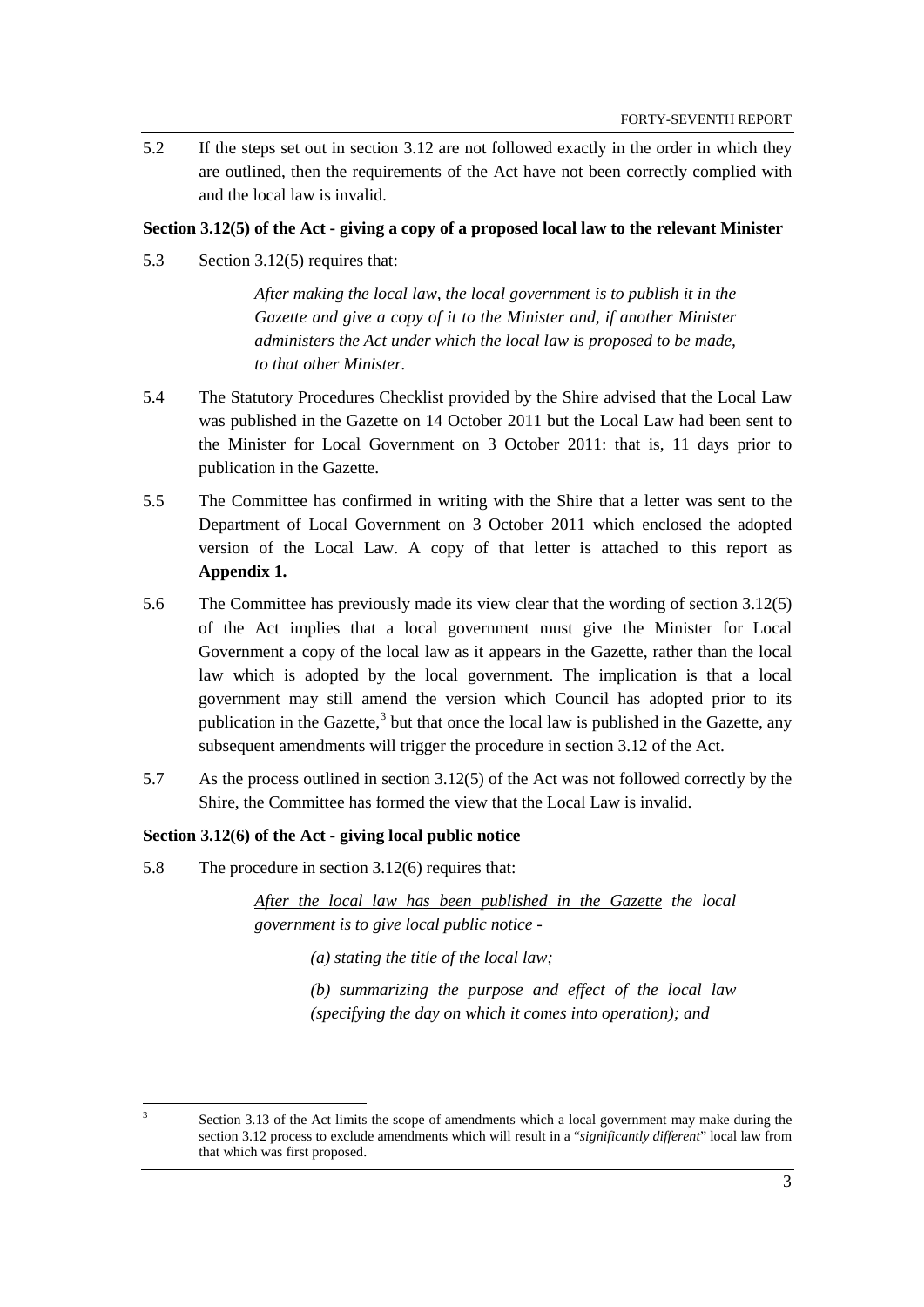*(c) advising that copies of the local law may be inspected or obtained from the local government's office.*

[Committee emphasis]

- 5.9 The Statutory Procedures Checklist which the Shire provided to the Committee advised that this final local public notice<sup>[4](#page-7-0)</sup> was given through an advertisement in *The Pipeline*, which is the local newspaper in the Shire of Kellerberrin (published by the Kellerberrin Community Resource Centre). This advertisement appeared in *The Pipeline* on 26 September 2011: that is, two and a half weeks before the Local Law was published in the Gazette.
- 5.10 The Committee confirmed that date with the Shire and received a copy of the page in *The Pipeline* showing the date of the advertisement. This reveals that the Local Law was advertised in the newspaper before it was published in the Gazette, in contravention of the step in section 3.12(6). A copy of that advertisement is included in the Shire's letter at Appendix 1 (page 9 of this Report).
- 5.11 The Committee has formed the view that the requirements of section 3.12(6) of the Act have not been followed correctly, therefore rendering the Local Law invalid and capable of disallowance.

## **6 THE COMMITTEE'S CONCLUSIONS**

#### **Term of Reference 3.6(a)**

- 6.1 The Committee has concluded that the Local Law offends its Term of Reference 3.6(a) on the basis of non-compliance with two of the mandatory requirements in section 3.12 of the Act.
- 6.2 The Committee has therefore resolved to recommend that the House disallow the instrument as it is of the view that it is invalid and not authorised by the Act.

## **Consequences of disallowance**

- 6.3 As outlined in previous reports, the Committee notes that a number of benefits exist in recommending the disallowance of invalid instruments, which include ensuring that invalid laws are quickly removed from the public record and reducing the risk of public misinformation.
- 6.4 This is the Shire's first complete local law relating to parking since 2006, when its 1950 parking local law was repealed. Disallowance of the Local Law will therefore result in the Shire continuing to operate without a parking local law in the district, as it has done since 8 August 2006. In the Committee's view, this should not be an impediment to recommending the disallowance of this invalid local law.

<span id="page-7-0"></span> <sup>4</sup> Section 7(1) of the Act defines 'local public notice' as being "*publication in a newspaper circulating generally throughout the district, exhibited to the public on a notice board at the local government's offices and exhibited to the public on a notice board at every local government library in the district*".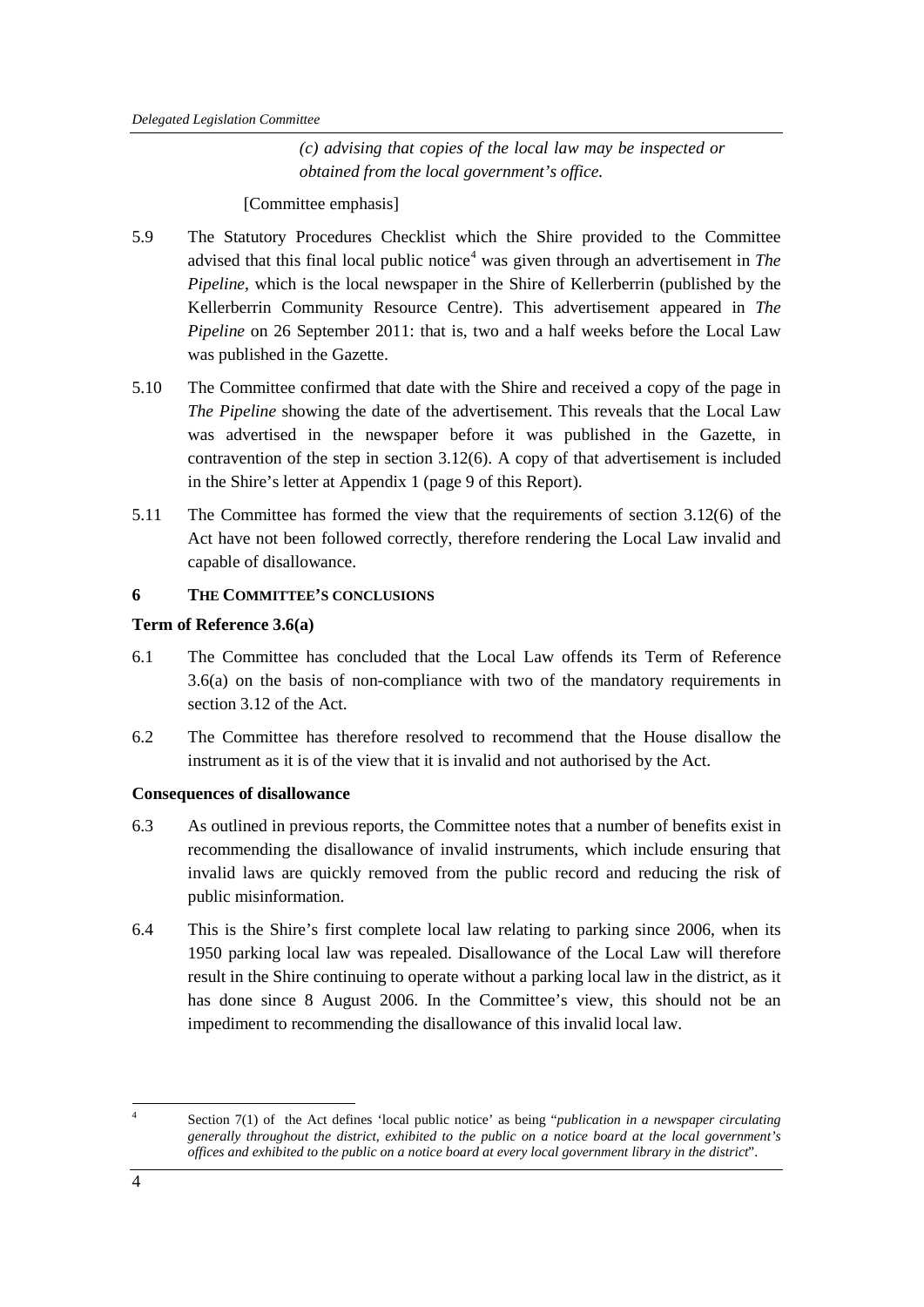## **7 RECOMMENDATION**

**Recommendation 1: The Committee recommends that the** *Shire of Kellerberrin Parking and Parking Facilities Local Laws 2011* **be disallowed.**

nis

**Mr Joe Francis MLA Chairman 3 May 2012**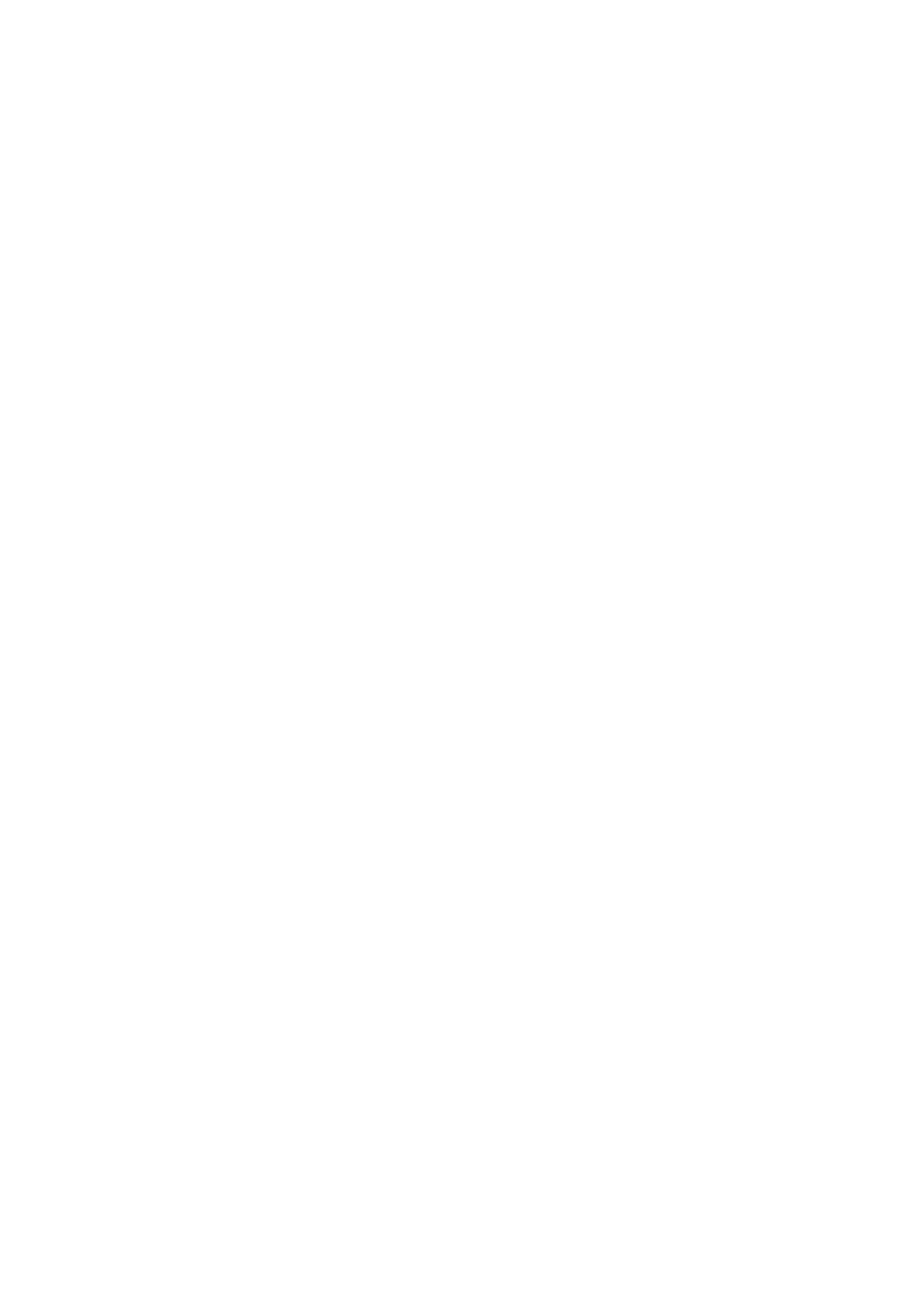## **APPENDIX1**

# **LETTER FROM THE SHIRE OF KELLERBERRIN DATED 29 NOVEMBER 2011**

| From:                     | Katelin Bowyer [pa@kellerberrin.wa.gov.au]                                               |  |  |  |
|---------------------------|------------------------------------------------------------------------------------------|--|--|--|
| Sent:                     | Tuesday, 29 November 2011 12:13 PM                                                       |  |  |  |
| To:                       | Legislation, Delegated                                                                   |  |  |  |
| $Cc$ :                    | Darren Friend                                                                            |  |  |  |
| Subject:                  | Shire of Kellerberrin Parking & Parking Facilities Local Laws                            |  |  |  |
| Follow Up Flag: Follow up |                                                                                          |  |  |  |
| <b>Flag Status:</b>       | Completed                                                                                |  |  |  |
| <b>Attachments:</b>       | letter to DLG - 31011 pdf; pipeline advert - 26911 pdf; Parking Local Laws - Gazette pdf |  |  |  |
| Hi Irina.                 |                                                                                          |  |  |  |

I refer to the Committee's letter dated 22 November 2011 regarding the disallowance of the above Local Laws.

It states that the Shire of Kellerberrin was non-compliant with Sections 3.12(5) and 3.12(6) of the Local Government Act 1995.

In reference to Section 3.12(5), we did send a copy of the Local Laws to the Minister for Local Government and we did publish the Local Laws in the Government Gazette. Attached is a copy of the Local Laws as they appeared in the Gazette and a copy of the letter that was sent to the Minister with a copy of the Local Laws on 3 October 2011.

In reference to Section 3.12(6), we did give local public notice that the Local Laws had been adopted. Attached is a copy of the advertisement that appeared in the "The Pipeline" on 26 September 2011.

These attachments were previously emailed on 11 November 2011 and hard copies were posted on 14 November 2011.

Please contact myself or Darren Friend on 9045 4006 if you have any queries in relation to this email.

Thank you

#### **Katelin Bowver** Personal Assistant

Shire of Kellerberrin 110 Massingham Street<br>Kellerberrin WA 6410

P: 08 9045 4006 F: 08 9045 4437 W: www.kellerberrin.wa.gov.au

Disclaimer - This email is private and confidential. If you are not the intended recipient, please advise us by return email immediately and delete the email and any attachments without using or disclosing the contents in any way. The views expressed in this email are those of the author and do not represent those of the Shire of Kellerberrin unless this is clearly indicated. You should scan this email and any attachments for viruses. The Shire of Kellerberrin accepts no liability for a the use of any attachments to this email.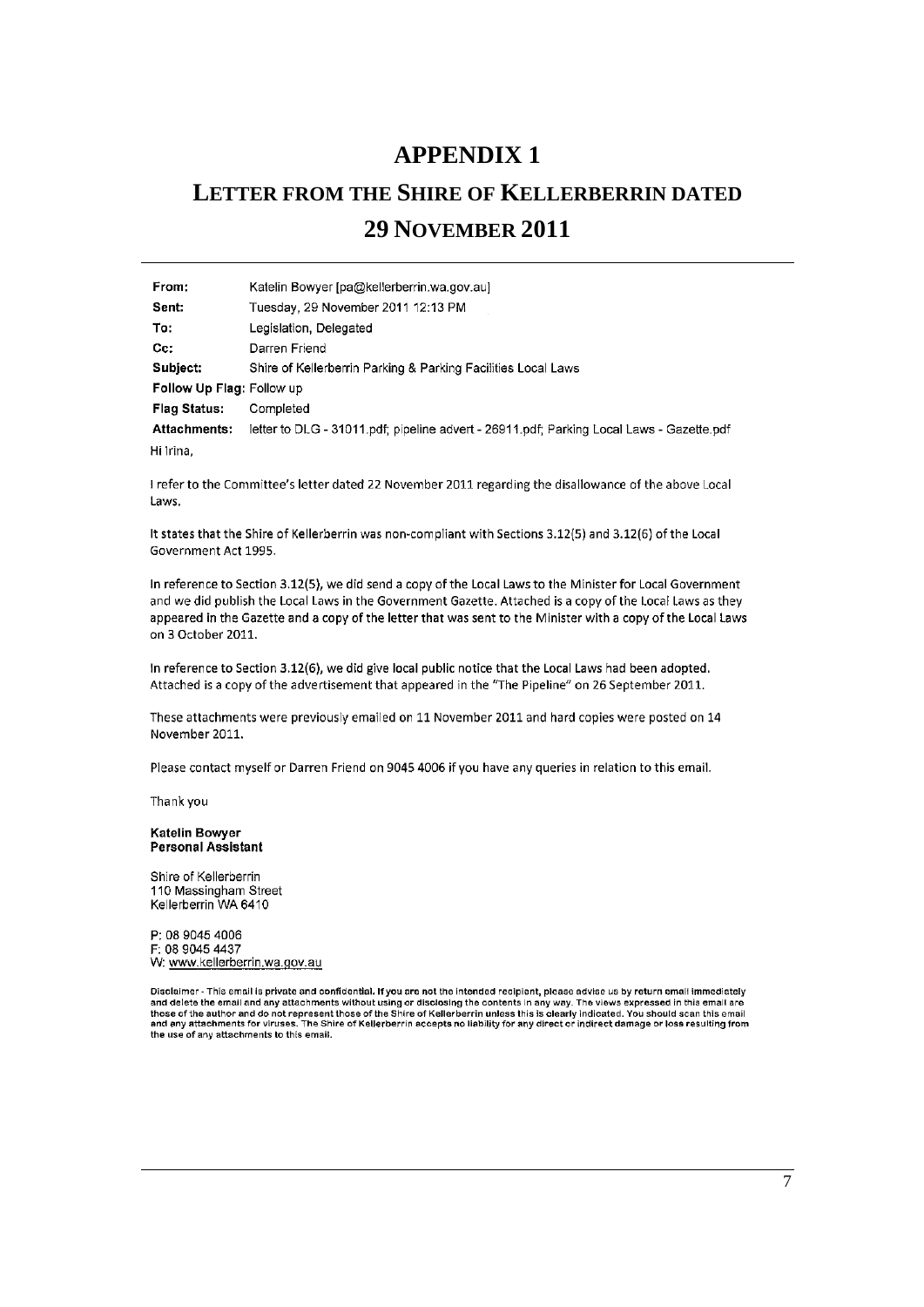

Ref:DAF:KB:LLAW-08

Steven Elliot Legislation Officer Department of Local Government<br>GPO Box R1250 PERTH WA 6844

Dear Steven

 $\frac{1}{4}$ 

## Re: Adopted Parking and Parking Facilities Local Laws.

I refer to your email dated 23 September 2011 and enclose a signed and sealed copy of the<br>adopted Shire of Kellerberrin Parking and Parking Facilities Local Laws.

Adoption date at has also been corrected.

Yours faithfully

v/  $\overline{a}$  $\hat{\phi}$ 

DARREN FRIEND **Chief Executive Officer** 

3 October 2011